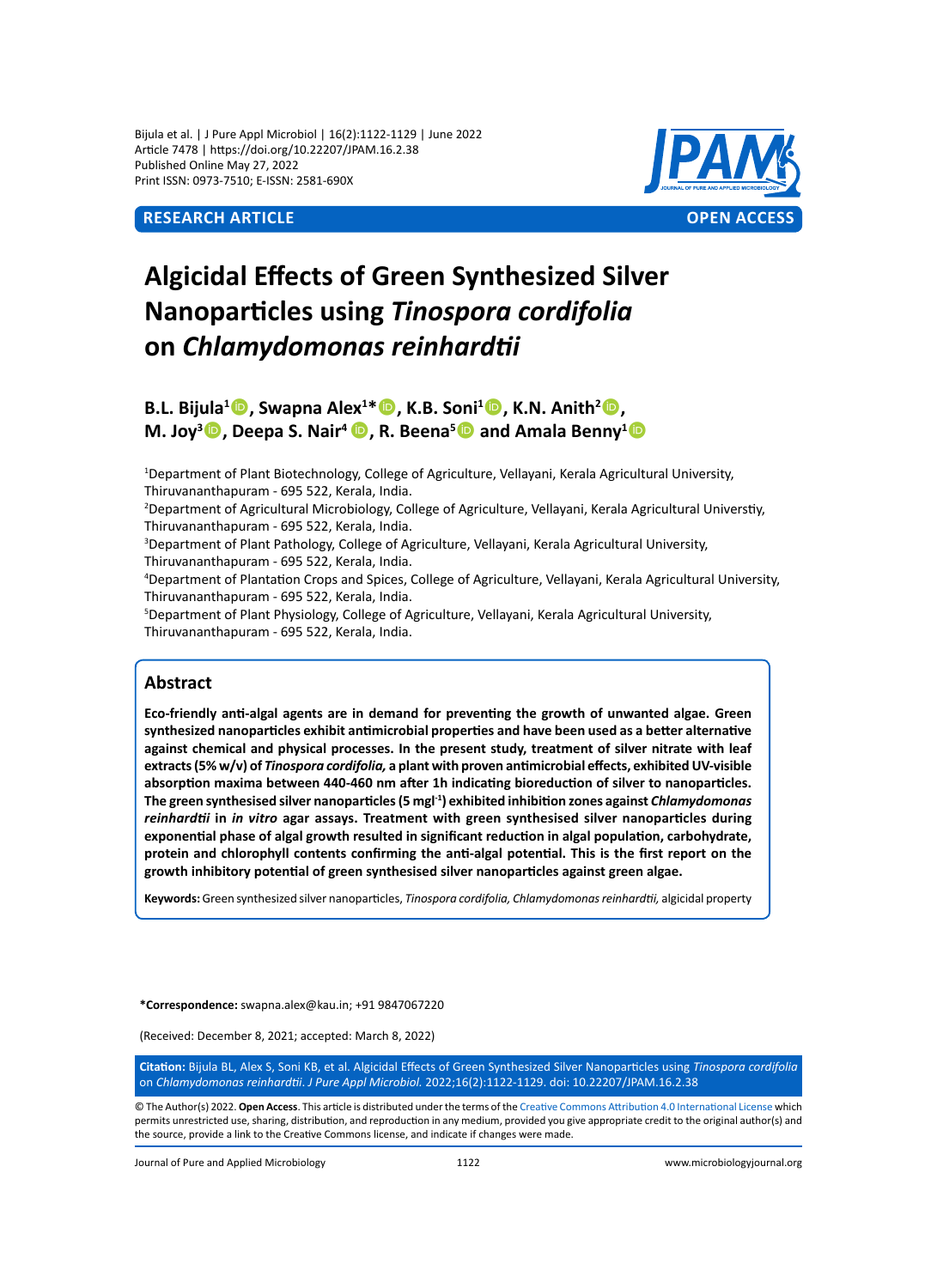#### **Introduction**

Nanotechnology is a rapidly growing domain with a wide range of applications in different sectors. Among the different methods of synthesis of nanoparticles, biological method is much preferred due to better yield, lesser expenditure and its environmentally-friendly nature. Green synthesis using plant extracts is a bottom-up approach involving reduction/oxidation reactions. Green synthesised nanoparticles are immediately coated with protein caps that helps to prevent aggregation and the natural capping can provide more shelf life, stability and altered properties than artificially synthesised nanoparticles. Green synthesised silver nanoparticles are reported to exhibit powerful antimicrobial activity, especially against bacteria and fungi.<sup>1,2</sup>

Algae form an important component of our ecosystem and often cause major problems in polyhouses, solar panels, fresh water bodies etc. as they reduce the amount of incident solar radiation. They are reported to cause diseases to plants and algal blooms in water bodies.<sup>3</sup> Environmentallyfriendly algicidal agents are of great demand for inhibiting the growth of unwanted algal growth. Anti-algal properties of green synthesised nanoparticles have not been much explored.

*Chlamydomonas reinhardtii* is a model alga that is commonly used for phytotoxicity study of various compounds due to its high responsiveness, easiness in culturing and comparatively lesser doubling time.4-9 In the present study, it was attempted to green synthesize silver nanoparticles using leaf extracts of the medicinal plant *Tinospora cordifolia* with proven antimicrobial properties and to evaluate their potential for the inhibition of growth of the model alga, *Chlamydomonas reinhardtii* by *in vitro* inhibitory assays and analysing the variation in algal growth rate and biochemical parameters.

#### **Materials and Methods**

# **Green synthesis of silver nanoparticles using**  *Tinospora cordifolia*

Green synthesis of silver nanoparticles was carried out using *Tinospora cordifolia*  according to the protocol reported by Alex et al.<sup>10</sup> Green and healthy leaves of *Tinospora cordifolia* were collected and five grams of the fresh leaves were thoroughly washed in Labolene (Thermo Fisher Scientific, India) and tap water, and twice in sterile deionised water. The leaves were cut into fine pieces and boiled in 100 ml sterile distilled water and filtered through Whatman No. 2 filter paper to get the leaf extract. Synthesis of silver nanoparticles was done by adding 10 ml of leaf extract of *Tinospora cordifolia* to 90 ml of 1mM silver nitrate solution and then heating for 40s in a microwave oven. The solution was then kept at room temperature for 1h for the formation of silver nanoparticles. It was centrifuged at 10,000 rpm for 15 minutes and the pellet was resuspended in sterile deionised water and again centrifuged at 10,000 rpm for 15 minutes. Finally, the pellet was resuspended in 1000 µl of sterile deionised water. Silver nitrate solution (90 mL) to which 10 ml of sterile double distilled water was added served as the control.

The formation of silver nanoparticles was monitored by scanning the bio-reduced silver nanoparticle solution at wavelengths from 300 to 600 nm in a UV-Vis spectrophotometer with sterile deionised water as reference. The reduction of silver ions was confirmed by qualitative testing of the supernatant obtained after centrifugation of the bio-reduced silver nitrate solution with 0.1 M sodium chloride.

## *In vitro* **assays for algal growth inhibition of green synthesized silver nanoparticles**

Inhibition of growth of *Chlamydomonas reinhardtii* (Central Food Technology Research Institute, Mysore) on treatment with green synthesized silver nanoparticles was analyzed by performing *in vitro* inhibition assays namely agar well inhibition assay, filter paper disc assay and spot-on lawn assay. All the experiments were performed by spread plating the algae on Bold's Basal Medium (BBM) agar plates and were replicated four times. The anti-algal property of the aqueous leaf extract (5% w/v) used for green synthesis was also checked. For agar well inhibition assay, wells (8 mm diameter) were cut out from four quadrants of the plate spread with the algal culture, with a sterile cork borer. The base of the wells was sealed with 100 µl molten BBM agar. After solidification of the base of the wells, 200 µl of test solutions were added, viz. green synthesised silver nanoparticles (5 mg $^{-1}$ ) and leaf extract (5%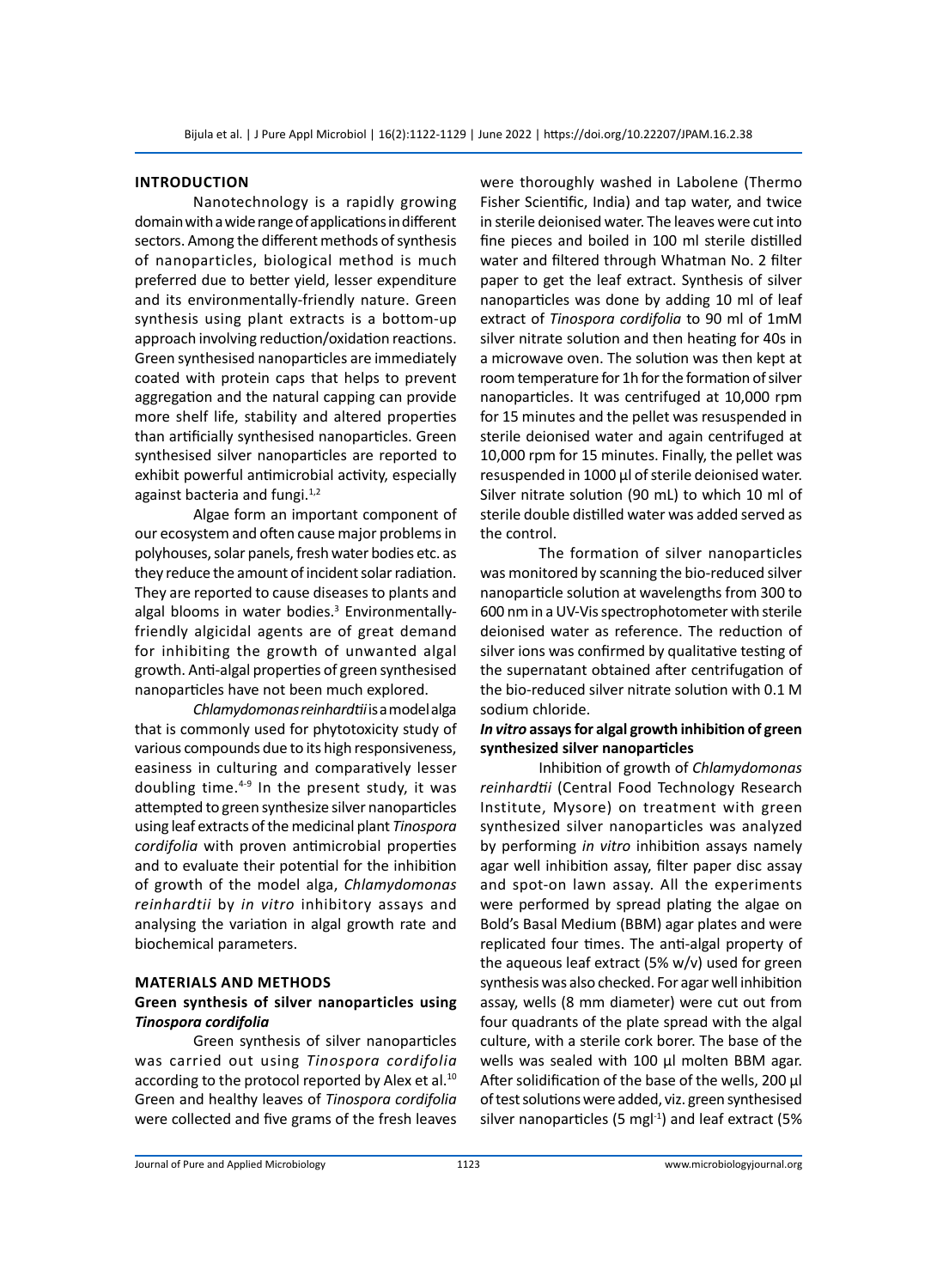w/v). For filter paper disc assay, sterile filter paper discs each of 5 mm diameter were wetted with 10 µl of the test solutions. The discs were dried inside the laminar air flow chamber and then placed at the four quadrants of the plate seeded with the algal culture. For spot-on lawn assay 20 µl each of the test solutions were spotted on the discs after spread plating the algae and allowing it to dry. In all the assays, equal volumes of sterile deionised water served as the absolute control. All the plates were incubated at 25°C under fluorescent white light of 3000 lux and the diameter of inhibition zones around the treatments were measured after an incubation period of eight days.

# **Effect of green synthesized silver nanoparticles on growth rate and biochemical parameters of**  *Chlamydomonas reinhardtii*

For the determination of the exponential growth phase, single colony of *Chlamydomonas reinhardtii* was inoculated into 50 ml BBM broth and incubated in a rotary shaker (100 rpm) at 25°C with an illumination of 3000 lux. The algal population was assessed by plating on BBM agar plates at an interval of 24 h for seventeen days. The log cfu per ml was plotted on a graph to obtain the growth curve of the algae (Population vs Time).

Effect on algal growth rate was assessed by the addition of 20 µl each of the test solutions



**Fig. 1.** UV-visible absorption of green synthesised (*T. cordifolia*) silver nanoparticles.



**Fig. 2.** Growth curve of *C. reinhardtii.*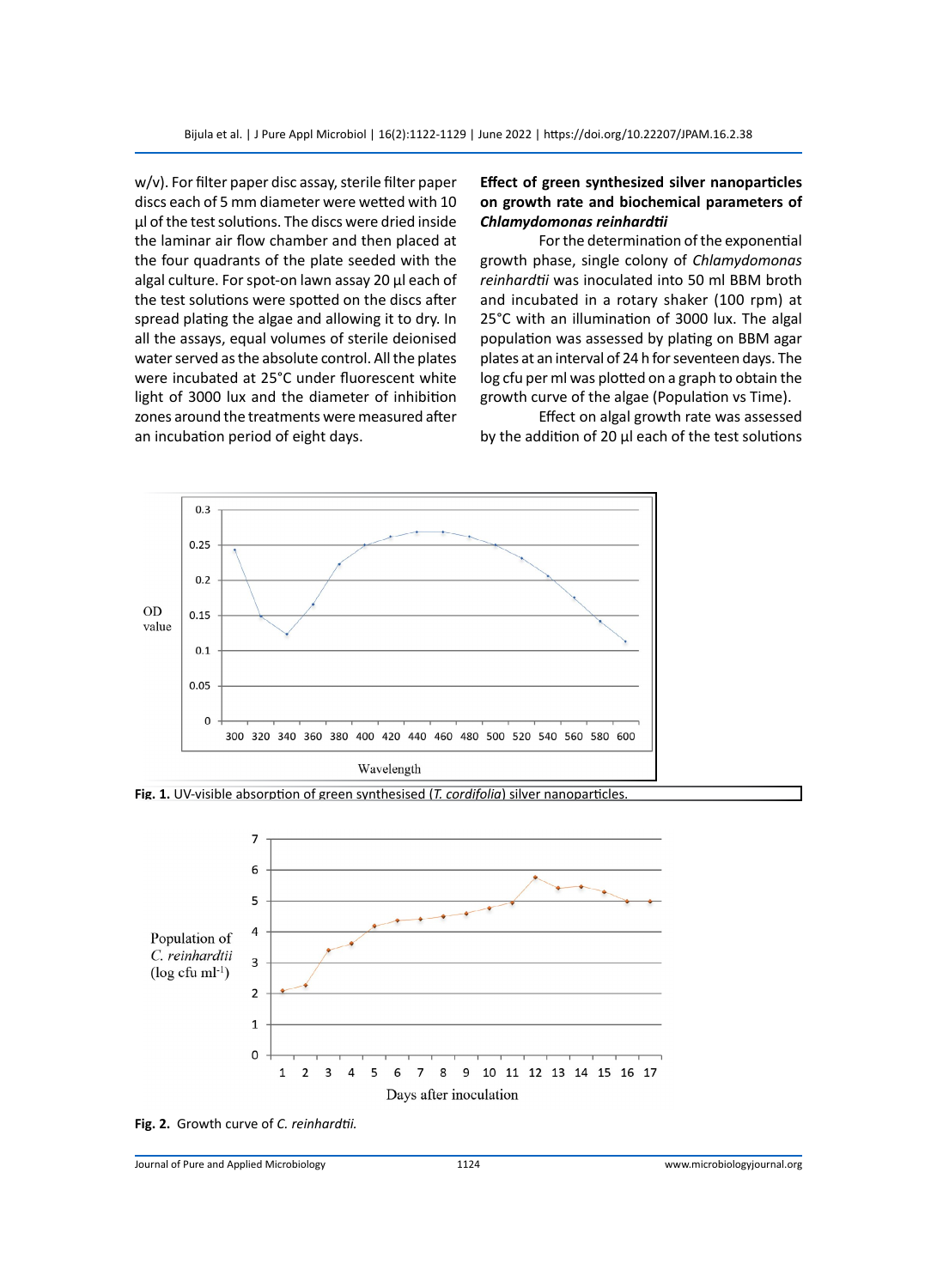(5 ppm solution of green synthesized silver nanoparticles and 5% w/v of leaf extract) to the growing culture of *C. reinhardttii* at the beginning of the exponential phase and then taking the viable plate count by serial dilution. Equal volume of deionised water was added in the untreated control. Four replications were maintained for each treatment.

Carbohydrate, protein and chlorophyll contents were analysed before and after treatment at three-day intervals. Total carbohydrate content was estimated by Anthrone method.<sup>11</sup> Total protein content of the algal culture was estimated by Lowry's method.<sup>12</sup> Total chlorophyll content was estimated by warm extraction using methanol.<sup>13</sup> Four replications were maintained for all the experiments.

#### **Results**

# **Green synthesis of silver nanoparticles using**  *Tinospora cordifolia*

The silver nitrate solution after addition of leaf extract showed colour change to yellowish brown. The solution when tested for formation of silver nanoparticles after a period of one hour, exhibited a peak of UV-visible absorption spectrum between 440-460 nm (Fig. 1). The addition of sodium chloride did not produce any precipitate whereas in the control solution which was not treated with leaf extract, white precipitate was formed.



**Fig. 3.** Effect of application of green synthesised silver nanoparticles on culture of *C. reinhardtii.*





Journal of Pure and Applied Microbiology 1125 www.microbiologyjournal.org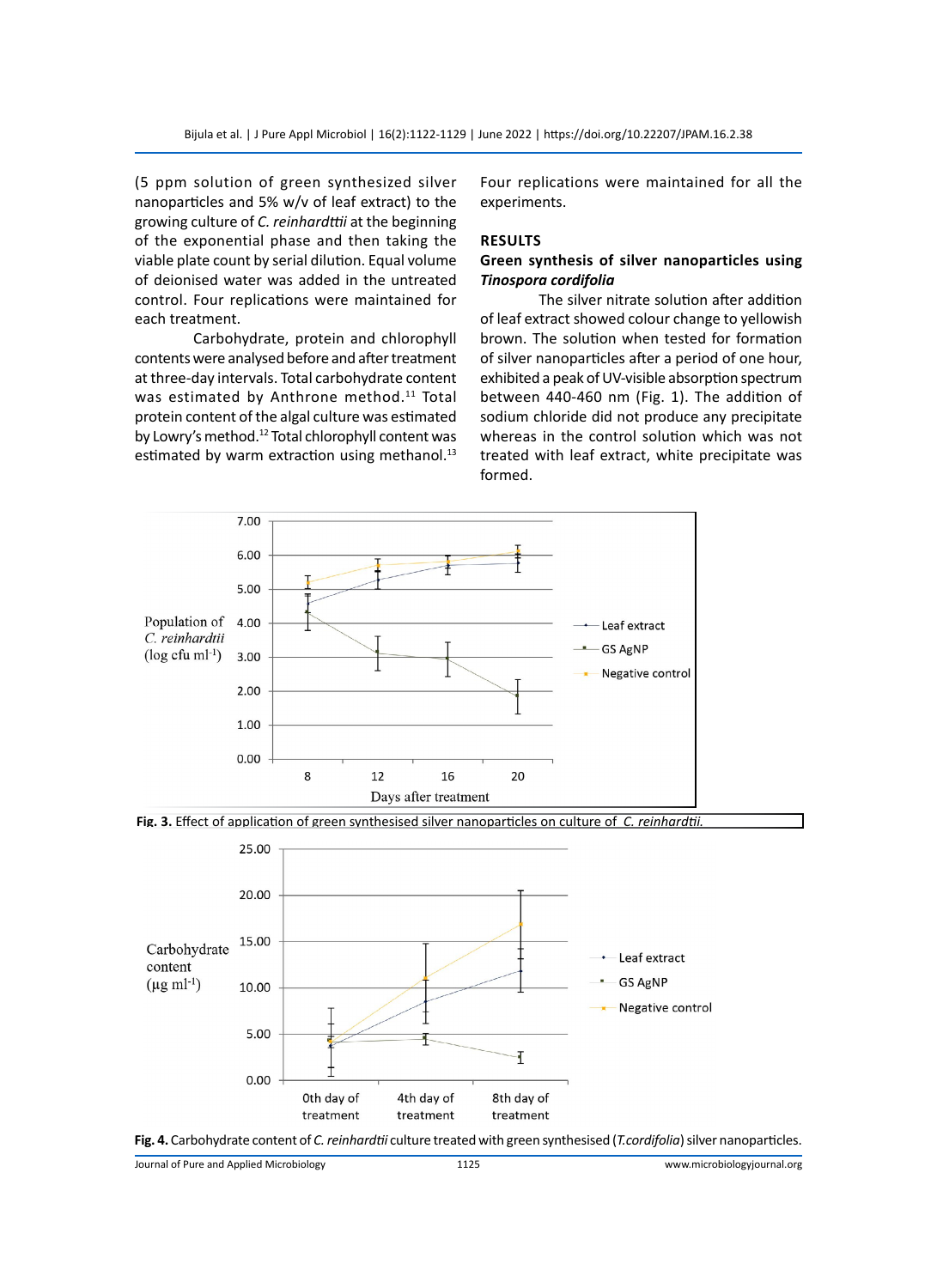## **Algal growth inhibition by green synthesized nanoparticles**

The green synthesised silver nanoparticles of *T. cordifolia* produced inhibition zones of 7.3 mm, 3.6 mm and 6 mm in agar well diffusion assay, filter paper disc assay and spot-on lawn assays respectively. The treatment with leaf extract of *T. cordifolia* alone and control in which deionised water was added did not exhibit any inhibition zone.

# **Effect of green synthesized silver nanoparticles on growth of** *Chlamydomonas reinhardtii*

The exponential growth phase of *C. reinhardtii* was estimated to begin from eighth day onwards with the peak on the twelfth day (Fig. 2) and hence the treatments were applied

on the eighth day and observations were recorded at three-day intervals. The population count of the alga showed a reduction to 1.01 log cfu m $l<sup>-1</sup>$ on the twelfth day after the application of green synthesised silver nanoparticles compared to the initial algal population of 2.09 log cfu m $I^{-1}$ . The population in the algal culture treated with *Tinospora cordifolia* leaf extract was 3.95 log cfu  $ml<sup>-1</sup>$  on the twelfth day of application compared to initial population of 2.03 log cfu m $l^{-1}$ . On the same day, in the untreated control, the population count showed an increase to 5.94 log cfu m $l^{-1}$  compared to the initial population of 2.08 log cfu m $I^1$  (Fig. 3).

Variations in biochemical parameters viz., total chlorophyll, carbohydrate and protein content of *Chlamydomonas* culture after treating









Journal of Pure and Applied Microbiology 1126 www.microbiologyjournal.org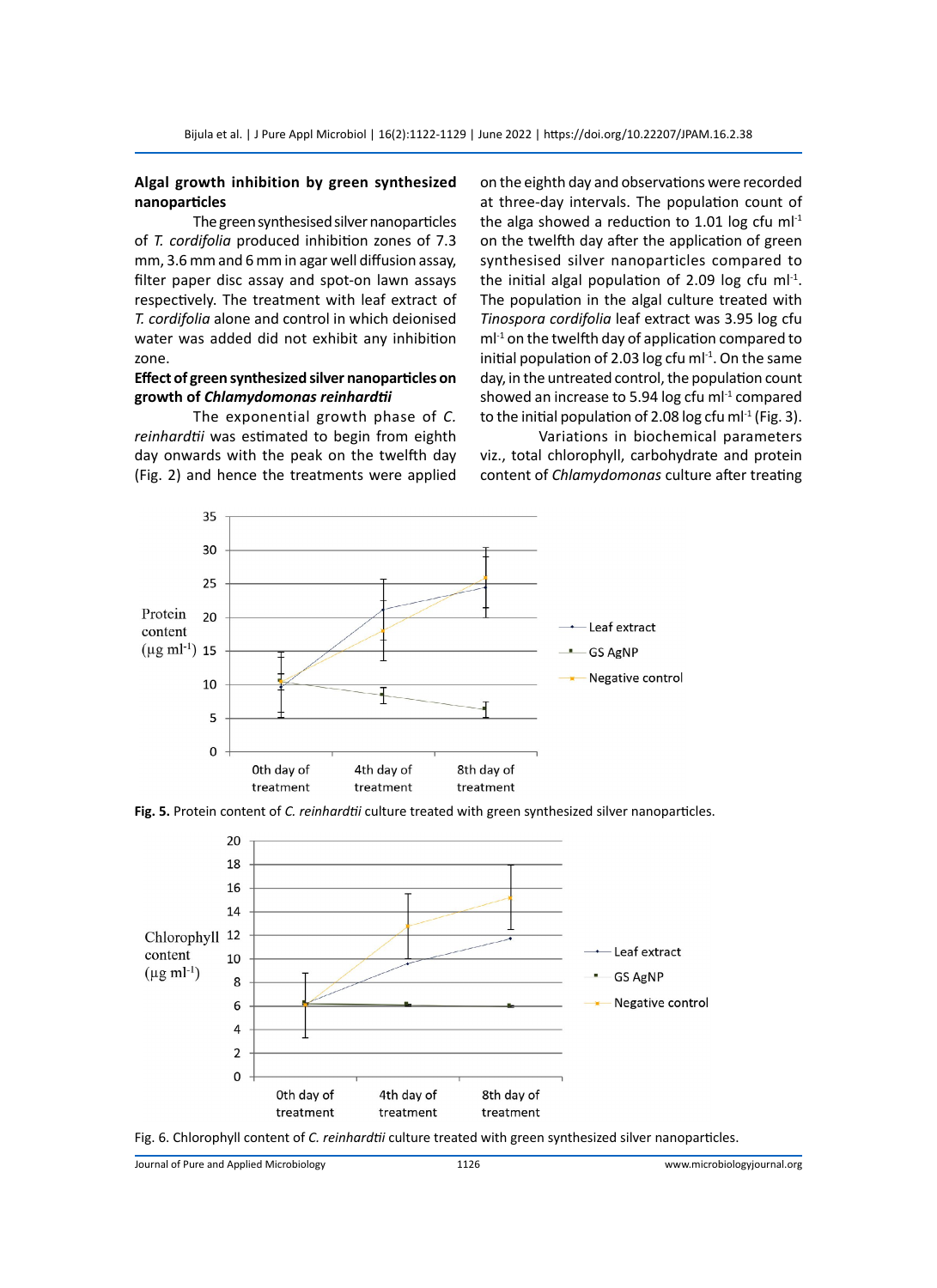with green synthesized silver nanoparticles during exponential growth phase was observed. Carbohydrate content of the algal culture treated with green synthesised silver nanoparticles decreased to 2.46 µg/ml compared to the untreated control (16.84 µg/ml) on the twentieth day (Fig. 4). Protein content of the algal culture treated with green synthesised silver nanoparticles decreased from 10.43 µg/ml to 6.27 µg/ml compared to untreated control (25.93 µg/ml) on twentieth day (Fig. 5). The chlorophyll content did not exhibit an increase after the addition of green synthesised silver nanoparticles (6.19 µg/ ml on twentieth day to 5.95 µg/ml on twelfth day) whereas in the untreated control approximately two and a half times increase was recorded (6.06 µg/ml on the twelfth day to 15.21 µg/ml on the twentieth day (Fig.6) .

#### **Discussion**

According to Wei et al.,<sup>14</sup> the peak of UVvisible absorption spectra gives an indication of the uniformity of size of green synthesised silver nanoparticles. In the present study, the UV-visible absorption peak of nanoparticles synthesised using *T. cordifolia* showed a narrow range of peak (440-460 nm) which indicates greater uniformity of the particles. Variation in concentration of the leaf extract and change in the reaction time can cause significant variation in the absorption maxima and its distribution on UV-visible spectrophotometric analysis. According to Morales-Lozoya et al.,<sup>15</sup> the UV-visible absorption peak for green synthesised silver nanoparticles using aqueous extract of *Morinda citrifolia* was found to be 434, 436, and 438 nm. This variation in the range of absorption peak may be due to the difference in the temperature of incubation and the quantity of leaf sample used for green synthesis in both the studies.

According to Alex et al., $10$  the complete conversion of AgNPs can be confirmed by the addition of 0.1 N NaCl to the supernatant obtained after centrifugation of the green synthesised AgNPs. Any free Ag<sup>+</sup> will react with Cl<sup>-</sup> to form precipitate of silver chloride as a result of double displacement reaction between unreacted AgNO<sub>3</sub> in the suspension and NaCl to yield sodium nitrate (NaNO<sub>3</sub>) and silver chloride (AgCl). In the present study, on addition of NaCl, no precipitate was

formed, which is an indication that complete conversion has taken place within 1 h.

The green synthesised silver nanoparticles using leaf extract of *T. cordifolia* exhibited the inhibition zones in all the three inhibition assays, the maximum being in agar well diffusion technique. The inhibition was reconfirmed by the results obtained in population assays by treatment with silver nanoparticles at the exponential phase of the algal culture. In the present study, the leaf extract of *T. cordifolia* did not exhibit conspicuous inhibition zones in *in vitro* inhibition assays. Earlier reports indicate that *T. cordifolia,* exhibited antialgal property when tested against three algal isolates namely, *Anabaena circinalis, Scenedsmus quadricauda* and *Mougeotia scalaris.*16 However, terpenes, alkaloids and phenols extracted from *Tinospora cordifolia* were used for the assay, whereas in the present study whole leaf aqueous extract was used (5% w/v ie., the same concentration that has been used for the green synthesis).

The carbohydrate content (2.46 µg ml-1) showed a significant reduction in the treated cultures whereas it was increased in the untreated control (16.84  $\mu$ g ml<sup>-1</sup>) on the eighth day of inoculation. There was also a significant reduction in the protein content (6.27  $\mu$ g ml<sup>-1</sup>) in the treated culture compared to untreated control (25.93  $\mu$ g ml<sup>-1</sup>) on eighth day of inoculation. The chlorophyll content (5.96  $\mu$ g ml<sup>-1</sup>) remained stable on the eighth day in the treated culture whereas in the untreated control, approximately 2.5 times increase was recorded (15.21  $\mu$ g ml<sup>-1</sup>). Earlier reports<sup>17</sup> have shown significant reduction in cell viability and chlorophyll content accompanied by increased Reactive Oxygen Species (ROS) in *Chlamydomonas acidophila* when exposed to silver nanoparticles at different pH levels (4-7).

The results indicate that green synthesised silver nanoparticles using *T. cordifolia* were effective in inhibiting the growth of *C. reinhardtii.*  Higher surface area to volume ratio and unique physical and chemical properties may have contributed to the enhanced anti-algal activity of the green synthesised silver nanoparticles. The toxicity of silver nanoparticles is reported to be facilitated by their ability to form free radicals when in contact with the cell surface which eventually makes the cell wall porous, causing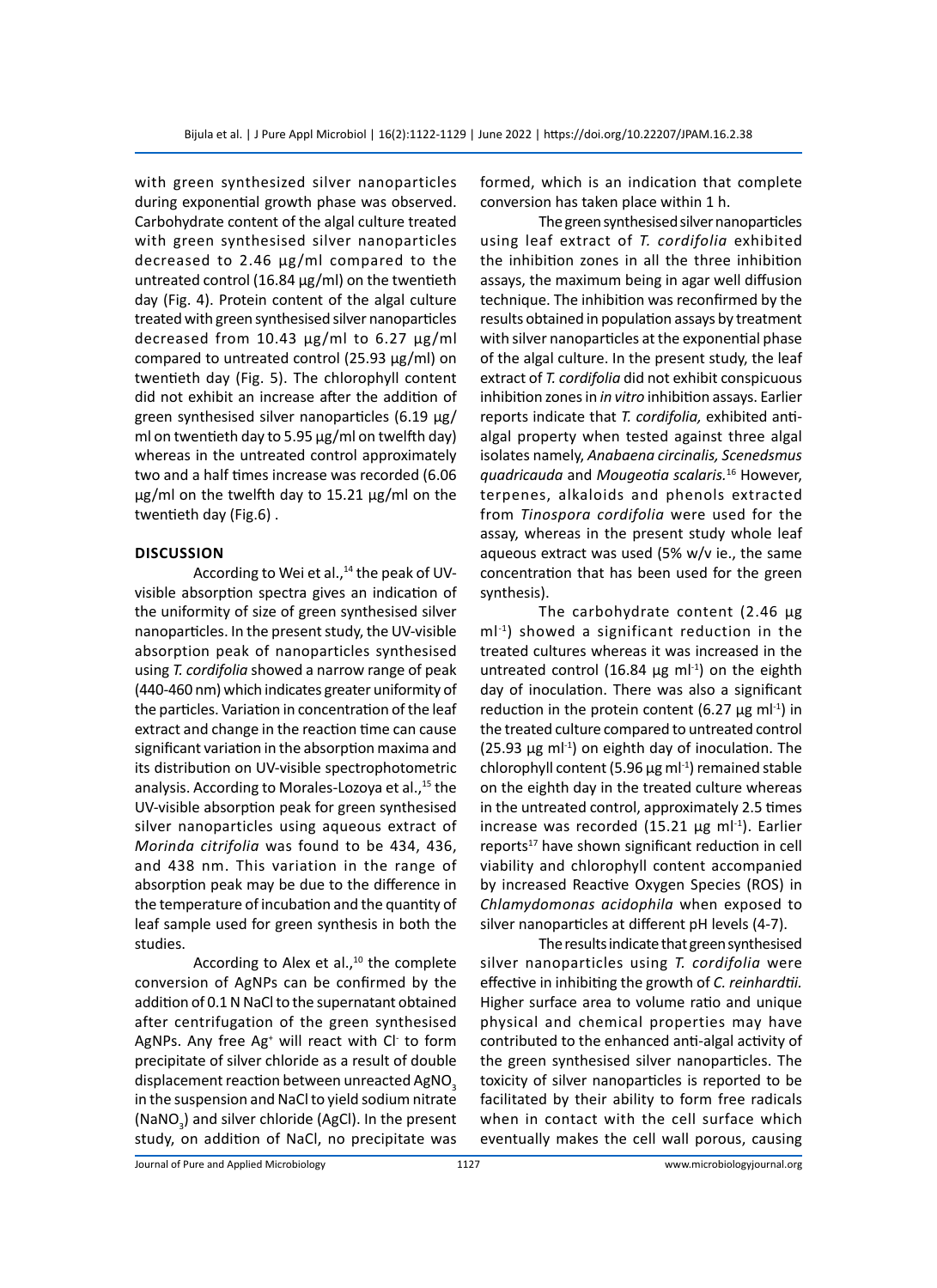leakage of cell contents.<sup>18</sup> Silver nanoparticles also interact with the phosphorous moiety of the DNA leading to interruptions in DNA replication which further leads to cessation of cell multiplication.<sup>19</sup> Chemically synthesised silver nanoparticles of size 25 nm are reported to cause toxicity to the cells of *C. reinhardtii* and reduce their photosynthetic efficiency when the alga was exposed to varying concentrations of silver nanoparticles  $(5\n-10 \mu \text{mol})^{\text{-}1}$ <sup>20</sup>. The present study is the first report on green synthesised silver nanoparticles using leaf extracts of *T. cordifolia* exhibiting antialgal property against *Chlamydomonas reinhardtii*. The only earlier report on anti-algal property of green synthesised silver nanoparticles is on bamboo leaf extract that was found to be effective against green algae *Dictyosphaerium pulchellum* and *Algoriphagus chordate.*21 Further studies can aid in developing an ecofriendly approach for the control of invasive algae using green synthesized silver nanoparticles.

#### **Conclusion**

Results of the present study indicate that green synthesised silver nanoparticles using leaf extracts of *T. cordifolia* exhibit anti-algal property against *Chlamydomonas.* Transmission electron microscope analysis of the particles could reveal more details about the characteristics of the green synthesized silver nanoparticles, regarding their size and shape. Further studies can aid in developing an ecofriendly approach for the control of invasive algae using green synthesized silver nanoparticles.

#### **Acknowledgments**

The authors gratefully acknowledge the facilities provided by Kerala Agricultural University for the conduct of the work.

# **Conflict of interest**

The authors declare that there is no conflict of interest.

# **Authors' contribution**

All authors listed have made a substantial, direct and intellectual contribution to the work, and approved it for publication.

#### **Funding**

This work was supported by funding received from ICAR-DARE for initiating algal research work in the project 'Advanced Centre for Integrated Biotechnology for research and development'.

# **data Availability**

All datasets generated or analysed during this study are included in the manuscript.

# **Ethics statement**

This article does not contain any studies with human participants or animals performed by any of the authors.

#### **References**

- 1. Al-Otibi F, Perveen K, Al-Saif NA, et al. Biosynthesis of silver nanoparticles using *Malva parviflora* and their antifungal activity. *Saudi J Biol Sci.* 2021;28(4):2229- 2235. doi: 10.1016/j.sjbs.2021.01.012
- 2. Singh R, Hano C, Nath G, Sharma B. Green Biosynthesis of Silver Nanoparticles Using Leaf Extract of *Carissa carandas* L. and their Antioxidant and Antimicrobial Activity against Human Pathogenic Bacteria. *Biomolecules.* 2021;11(2):299. doi: 10.3390/ biom11020299
- 3. Pozdnyakov DV, Pettersson LH and Korosov AA. Investigation of harmful/nuisance algal blooms in marine enviroments. In Exploring the Marine Ecology form Space. Springer. 2017;950-1040. doi: 10.1007/978-3-319-30075-7
- 4. Bonente G, Pippa S, Castellano S, Bassi R, Ballottari M. Acclimatization of *Chlamydomonas reinhardtii* to different growth irradinaces. *J Biol Chem.* 2012;287(8):5833-5847. doi: 10.1074/jbc. M111.304279
- 5. Blaby IK, Blaby-Haas CE. Gene expression analysis by arylsulfatase assays in the green alga *Chlamydomonas reinhardtii*. Reporter Gene Assays. 2018:149-161. doi: 10.1007/978-1-4939-7724-6\_11
- 6. Hong DD, Tam LT, Anh HTL, et al. The selection of appropriate cultural conditions for growth of recombiant green microalga *Chlamydomonas reinhardtii* in laboratory conition. *Acad J Biol.* 2018;40(2):203-213. doi: 10.15625/0866-7160/ v40n2.11070
- 7. Majewska M, Hajrshkova D, Gusciora M, Aksmann A. Phytotoxic activity of diclofenac:evaluation using a model green alga *Chlamydomonas reinhardtii* with atrazine as a reference substance. *Chemosphere.* 2018;209:989-997. doi: 10.1016/j. chemosphere.2018.06.156
- 8. Sasso S, Stibor H, Mittag M, Grossman AR. The natural history of model organisms: From molecular manipulation of domesticated *Chlamydomonas reinhardtii* to survival in nature. *Elife.* 2018;7:392-433.